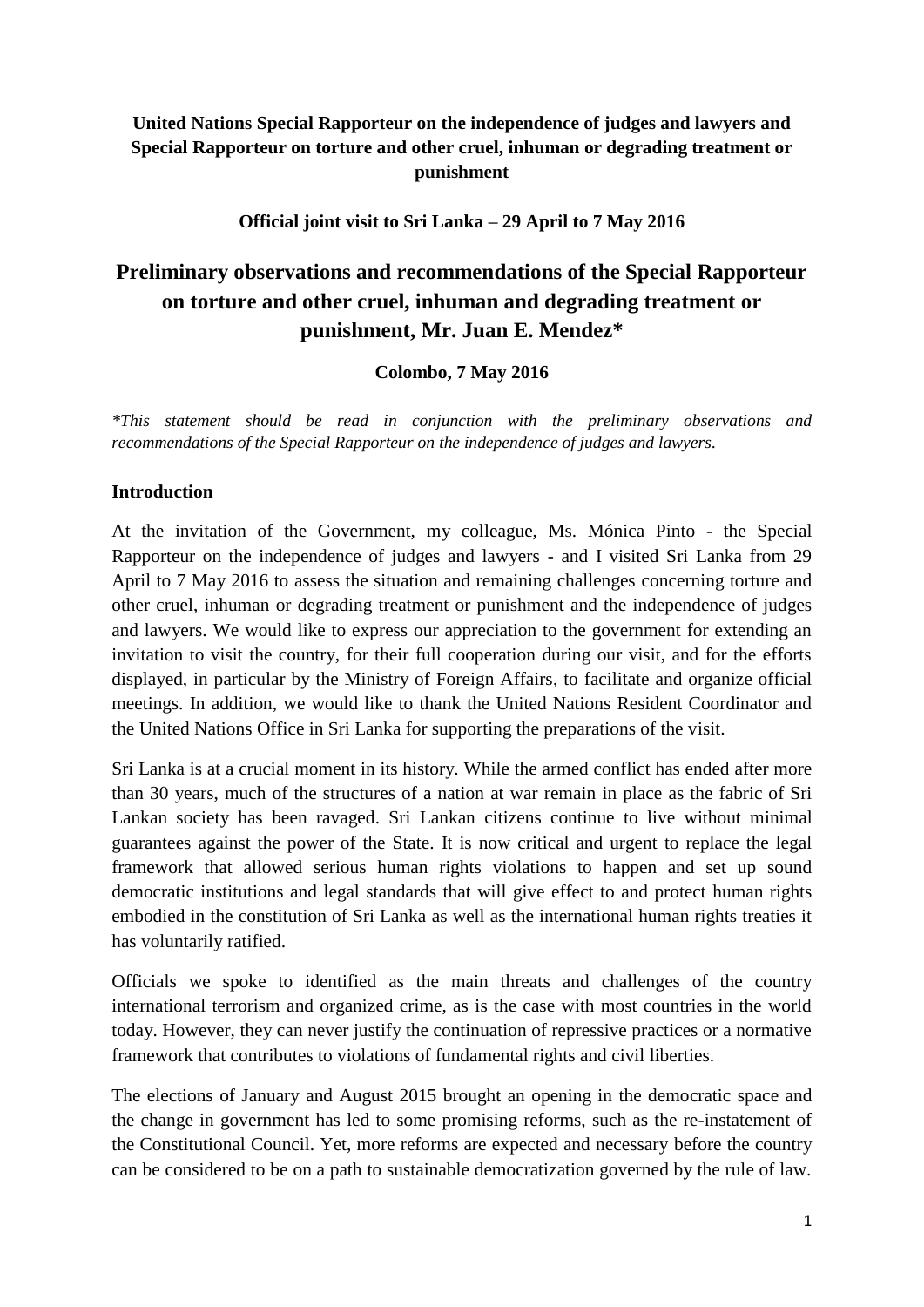There is a need to recover the momentum of reform and accelerate the process of positive change within a comprehensive and inclusive framework.

During my visit I had the opportunity to visit detention facilities and military camps in the Southern Province (Boossa Prison, Boossa TID detention facility, Galle Fort military camp), Western province (Kalutara South Senior Superintendent's Office, Panadura Police Station), North Western Province (Puttalam and Kalpitiya Police Stations), Northern Province (Joint Operational Security Force Headquarters in Vavuniya ("Joseph camp"), Vavuniya Remand Prison, Vavuniya Police Station, Vavuniya TID office, Poonthotam Rehabilitation Centre in Vavuniya) and Eastern Province (Trincomale Naval Base). In Colombo I visited the Criminal Investigation Department and Terrorism Investigation Division facilities (commonly known as the 4th and 6th floor), the Welikada Prison complex and Borella police station.

I also had the opportunity to exchange views with a number of high ranking officials, including representatives of the Ministry of Foreign Affairs, the Ministry of Defence, the Ministry of Law and Order, the Ministry of Prison Reforms, Rehabilitation, Resettlement and Hindu Religious Affairs, the Ministry of Woman and Child Affairs, the Ministry of Health, the Attorney General's Office, the National Police Commission, the National Human Rights Commission, the Governor of the Eastern Province, as well as representatives of the Sri Lankan civil society, international organizations, victims and their families.

The Special Rapporteur on the Independence of Judges and Lawyers, during her visit, had the opportunity to engage with a variety of stakeholders, including judges, lawyers and civil society organizations, the details of which can be found in her statement.

I will now share some of my preliminary observations and recommendations. I will further develop my assessment in a written report, which I will present to the  $34<sup>th</sup>$  session of the United Nations Human Rights Council in March 2017.

# **Preliminary findings**

#### Access to places of detention

My team and I were given unrestricted access to all places of detention and unimpeded access to interview detainees in private. However, I would like to note with concern that some detainees told us they had been informed of our visit in advance and in a few cases had even been told not to speak to us about their treatment while in detention. Some of those interviewed while in custody where evidently reluctant to share with us the details of the treatment received.

#### Prevalence of torture and ill-treatment

Article 11 of the Sri Lankan Constitution states no person shall be subjected to torture or to cruel, inhuman or degrading treatment or punishment. Through the Torture Act passed in 1994, Sri Lanka has made torture a criminal offense that largely coincides with the international definition in the UN Convention Against Torture (CAT).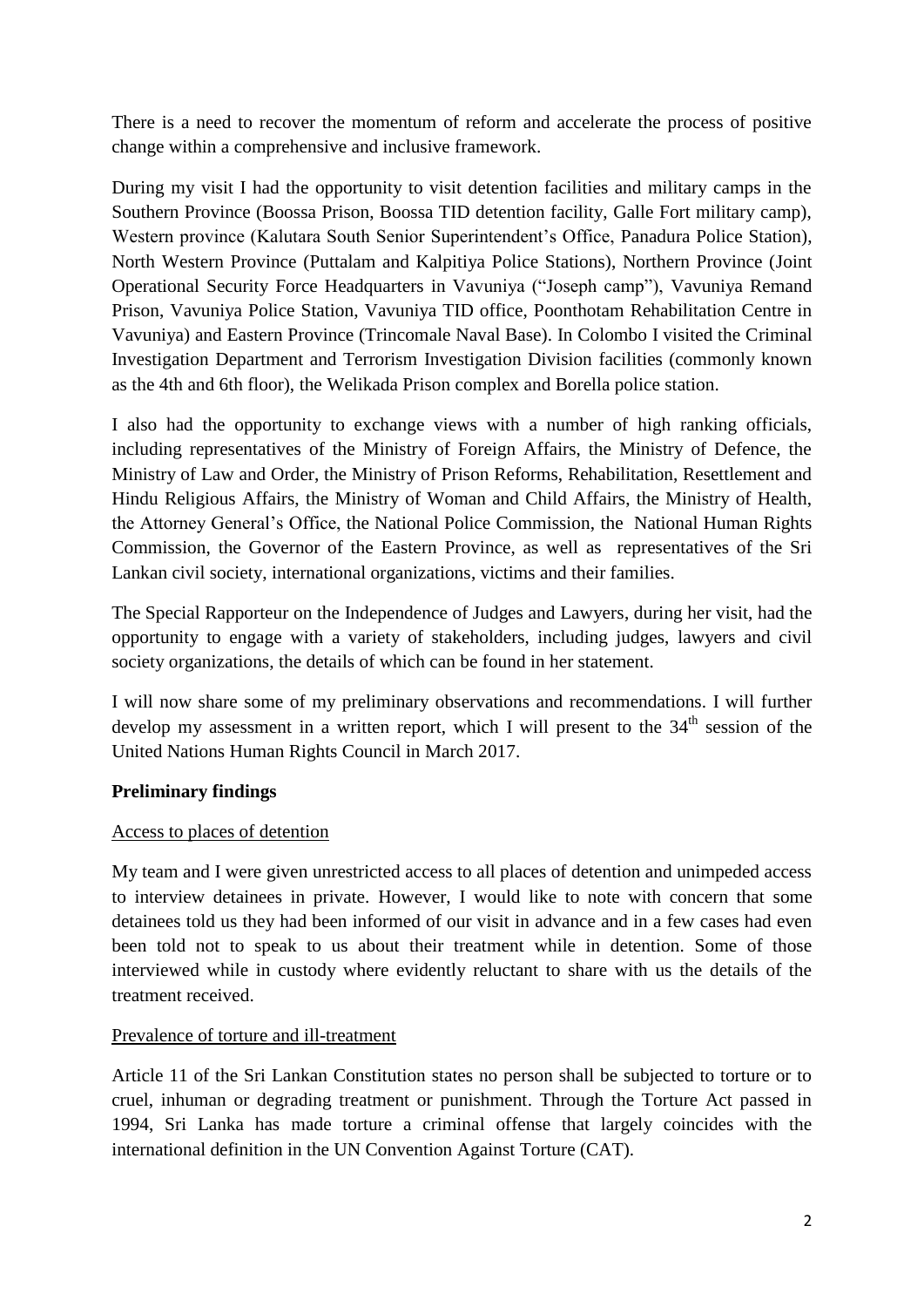After many interviews conducted by my team and myself at random throughout my visit with both detainees and those who have been released, I am persuaded that torture is a common practice carried out in relation to regular criminal investigations in large majority by the Criminal Investigation Department (CID) of the police. In cases where there is a real or perceived threat to national security there is a corresponding increase in acts of torture and ill-treatment during detention and interrogation in Terrorism Investigation Division (TID) facilities.

I have interviewed survivors and examined documentation regarding the practice of torture from previous years as well as its prevalence today. Fewer cases are reported today than during the conflict period and perhaps the methods used by the police forces are at times less severe. But sadly the practice of interrogation under physical and mental coercion still exists and severe forms of torture, albeit probably in less frequent instances, continues to be used.

Both old and new cases continue to be surrounded by total impunity. In addition, procedural norms that entrust the police with investigative powers over all criminal cases and, in the case of the Prevention of Terrorism Act, allow for prolonged arbitrary detention without trial, are still very much in place and open the door to – almost invite – police investigators to use torture and ill-treatment as a routine method of work.

I received many testimonies from victims and detainees who took the risk to speak out, despite concerns either for their own safety or their families. I was able to conduct thorough interviews and forensic examinations in a few cases, with the assistance of a forensic expert that accompanied me during my mission. I found the testimonies truthful and many were substantiated with physical evidence that is conclusive of torture. The forensic expert conducted a number of medical examinations that confirmed physical injuries consistent with the testimonies received. The forensic expert also analysed photographs taken shortly after the alleged torture and ill-treatment, and concluded they are diagnostic of severe physical torture.

The nature of the acts of torture consists mainly of transitory physical injuries caused by blunt instruments (essentially punches, slapping and, occasionally, blows with objects such as batons or cricket bats) which heal by themselves without medical treatment and leave no physical scars. There were also several accounts of brutal methods of torture, including beatings with sticks or wires on the soles of the feet (falanga); suspension for hours while being handcuffed, asphyxiation using plastic bags drenched in kerosene and hanging of the person upside down; application of chili powder to face and eyes; and sexual violations including mutilation of the genital area and rubbing of chili paste or onions on the genital area. While these methods of torture were in some cases of short duration, in other cases torture occurred over a period of days or even weeks during interrogation.

#### Prevention of Terrorism Act (PTA)

A special piece of legislation called the Prevention of Terrorism Act (PTA) applies to investigations into national security-related offences. It provides for detention without trial for prolonged periods of up to 18 months, with judicial supervision. A magistrate must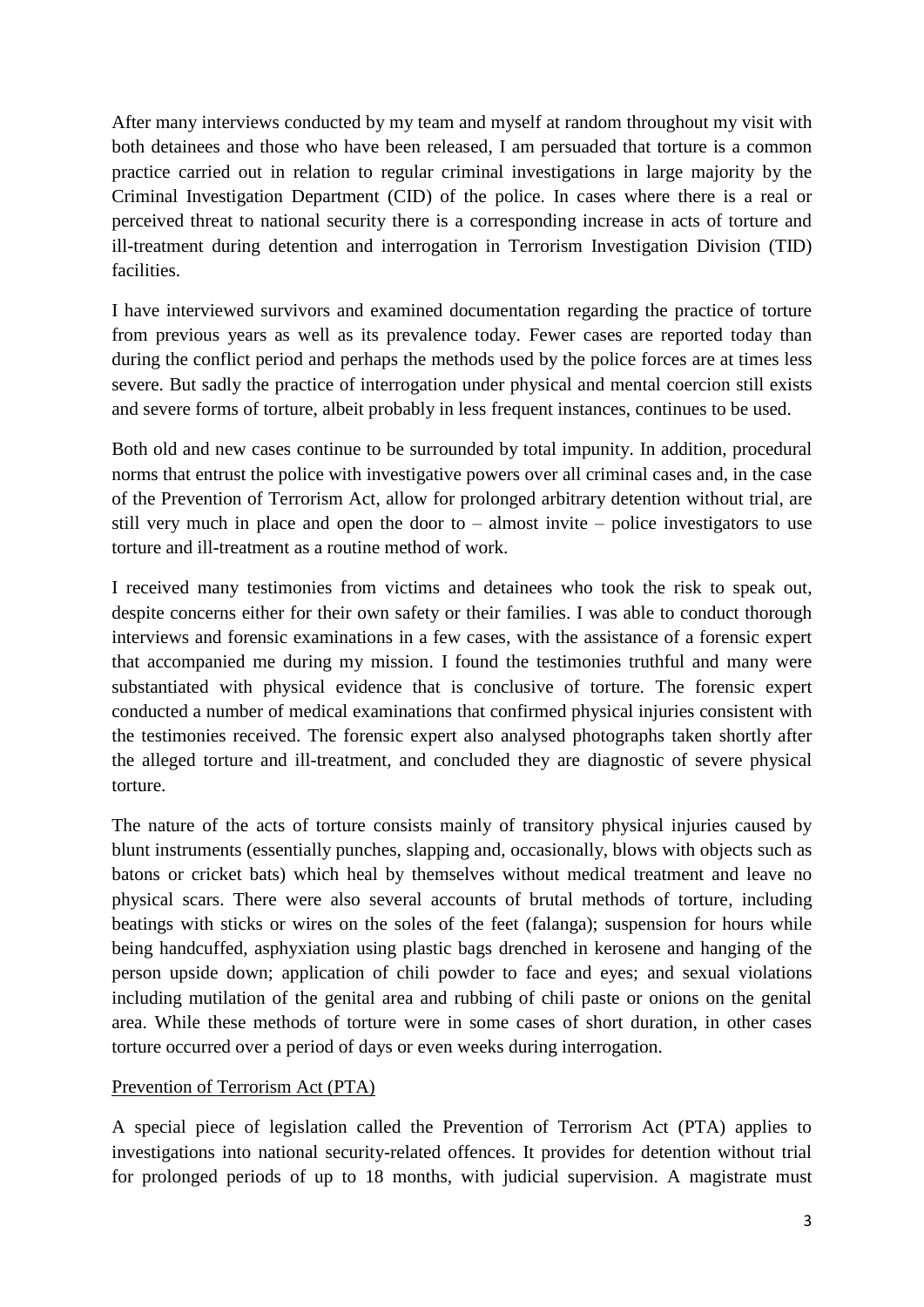periodically review the detention order. During my interviews with PTA detainees it appeared that a number of them are transferred around various TID or CID facilities in the country without lawyers or family being informed.

Under Section 28 of the Human Rights Commission Act the detention authorities are bound to inform the National Human Rights Commission (NHRC) within 48 hours of an arrest made under the PTA or other emergency regulations as well as in case of transfer or change of location. I understand that nowadays, with the changes at the NHRC, such arrests and detentions are again communicated, more or less regularly, but this is not the case with transfers or changes of detention facility.

Under Section 15(a) of the PTA, some detainees continue to be detained in TID facilities (as opposed to remand prisons) because the Secretary of Defence considers them a threat to national security. The hearings held before a magistrate, for the purpose of judicial control of the detention, do not amount to meaningful safeguards against either arbitrariness or illtreatment. The magistrates essentially rubber-stamp detention orders made by the Executive Branch and do not inquire into either conditions of detention or potential ill-treatment in interrogation.

Persons detained under the PTA then go on to be prosecuted at the High Court for securityrelated offences, most frequently based on charges related to aiding or abetting the LTTE insurgency. These cases have languished in court for years with the defendants remaining in detention. In random interviews, I found several inmates who have spent ten years in remand detention under the PTA, or under charges of ordinary offences, without having been proven guilty of any offence. Some are bailed out by courts, though they continue to be prosecuted. Others are sent to "rehabilitation" in lieu of prosecution, which is supposedly voluntary on their part.

While there were around 24 rehabilitation facilities right after the end of the conflict, rehabilitation now consists of one year in detention (on occasion extended to 15 months) at Poonthotam Rehabilitation Centre in Vavuniya, at the end of which the individual is deemed "rehabilitated" and released. Forty persons (39 male, 1 female) are currently held in Poonthotam Rehabilitation Centre in Vavuniya. I have been informed that they will be released in the course of the following months. My team and I interviewed some of these forty persons, who told us they have been deprived of liberty since 2009 or earlier.

The head of the Poonthotam Rehabilitation Centre in Vavuniya told us that 12,146 detainees have been processed through the PTA system to date. I asked for specific information on how many persons were prosecuted instead of being rehabilitated, how many were convicted, how many acquitted or how many are still held in arbitrary detention under the PTA in remand prisons. I have not yet received these figures. The NHRC has also not been able to obtain these statistics to which they should definitely have access.

Living conditions and other benefits are considerably more humane in rehabilitation than in prison, including the fixed term of detention, periodic home leave of four days' duration and vocational training. However, not all security related prisoners are invited to rehabilitation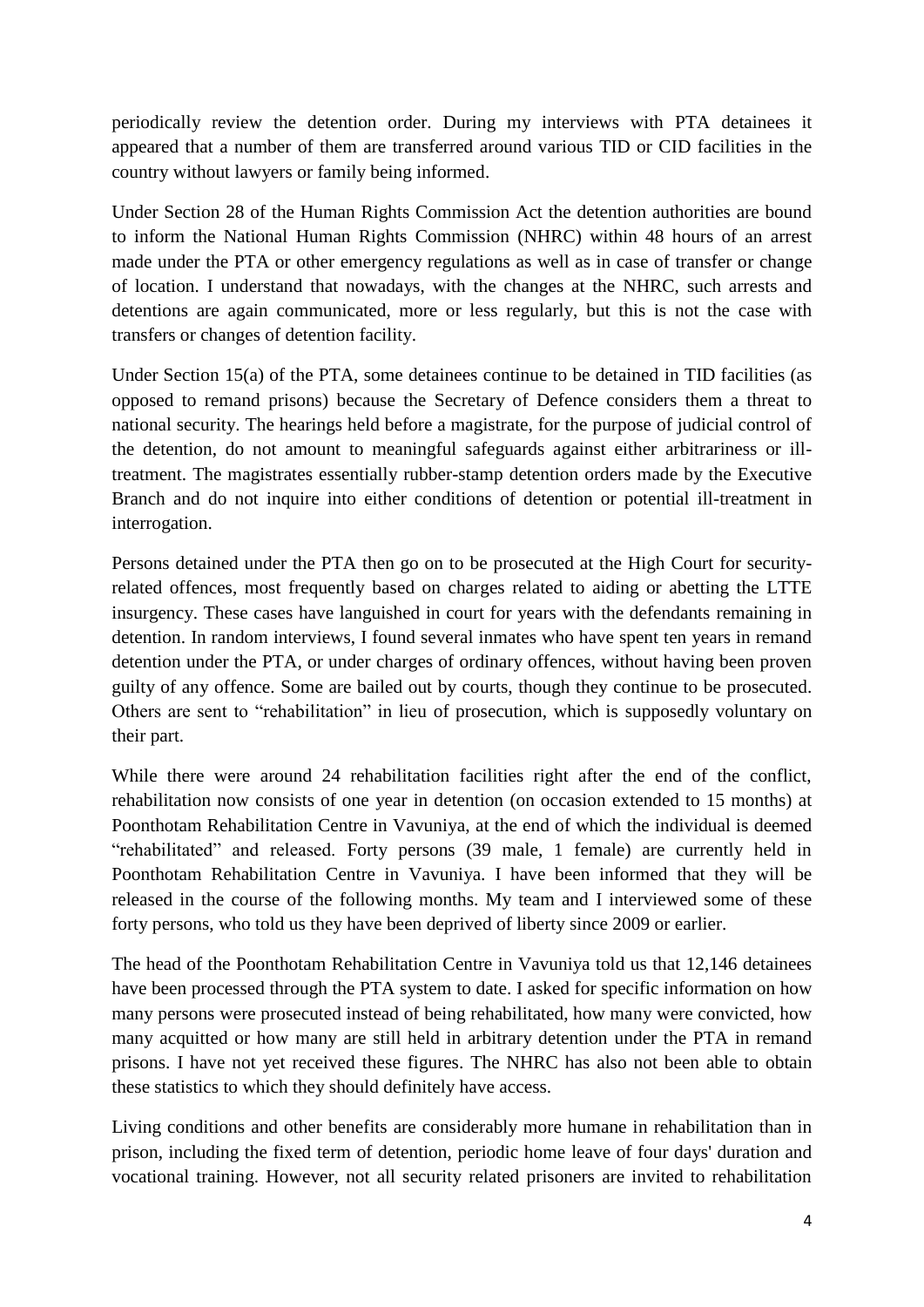and it is unclear what selection criteria are used. Obviously, if after many years of detention the State does not have sufficient evidence to charge a detainee, the latter should be released unconditionally. In addition, from persons who have gone through the rehabilitation process, we have heard credible stories that they are frequently harassed, followed and threatened with further arrests after their release. At least in a few cases a new, post-rehabilitation detention has been documented. Harassment sometimes extends to members of staff of civil society organizations that provide counselling and other services to rehabilitated persons.

It is obvious that rehabilitated persons are not immune from investigation of possible new crimes; but in such cases the authorities should be very transparent on the reasons and evidence on which a detention order rests. The very manner of the arrests of rehabilitated persons alleged as happening recently - by plainclothes agents, after days of being followed and after asking questions to family members, neighbours and associates - raise fears in the respective communities and only add to distrust about the motives for these re-arrests.

Effectiveness against terrorism and organized crime does not require breaking down the minimum guarantees for the protection of life, liberty and personal integrity. On the contrary, practices that are contrary to international principles de-legitimise the State. Perhaps some special measures need to be taken in exceptional cases but these must without exception be taken in the context of full respect for international human rights obligations.

The Government should repeal the current PTA. In the context of any replacing legislation, if at all necessary, a robust and transparent national debate should take place that provides for full participation of civil society. We understand that the Government is contemplating statutes on National Security, surveillance and intelligence services. Under any circumstance, those pieces of legislation should include protections against arbitrary arrest, absolute prohibitions on torture or cruel, inhuman or degrading treatment, provisions for access to legal counsel from the moment of deprivation of liberty, strong judicial controls over law enforcement or security agencies, and protections for the privacy rights of citizens. The Special Rapporteur on Human Rights while Countering Terrorism has produced very useful guidelines to incorporate in legislation of this sort.

#### Arbitrary arrest and detention

I have received allegations of recent so-called "white van abductions" – a reference to practices that in the past led to enforced disappearance of persons. The situation today cannot be compared to the past, but the persistent allegations of white van abductions are a reminder that arrests should be conducted transparently and that senior officers must be accountable for them. I raised this issue with the authorities who have said that all arrests are done by police in uniform using officially marked vehicles. The cases that we looked into seem to have resulted in acknowledgement of the detention of the person. However, I intend to continue to look further at the evidence.

There does not seem to be a clear rule in the law that says that arrests have to be authorized by a judge. In practice the decision to arrest a person is made by a police officer. For that reason, it is important that detentions are made transparent, with proper identification of the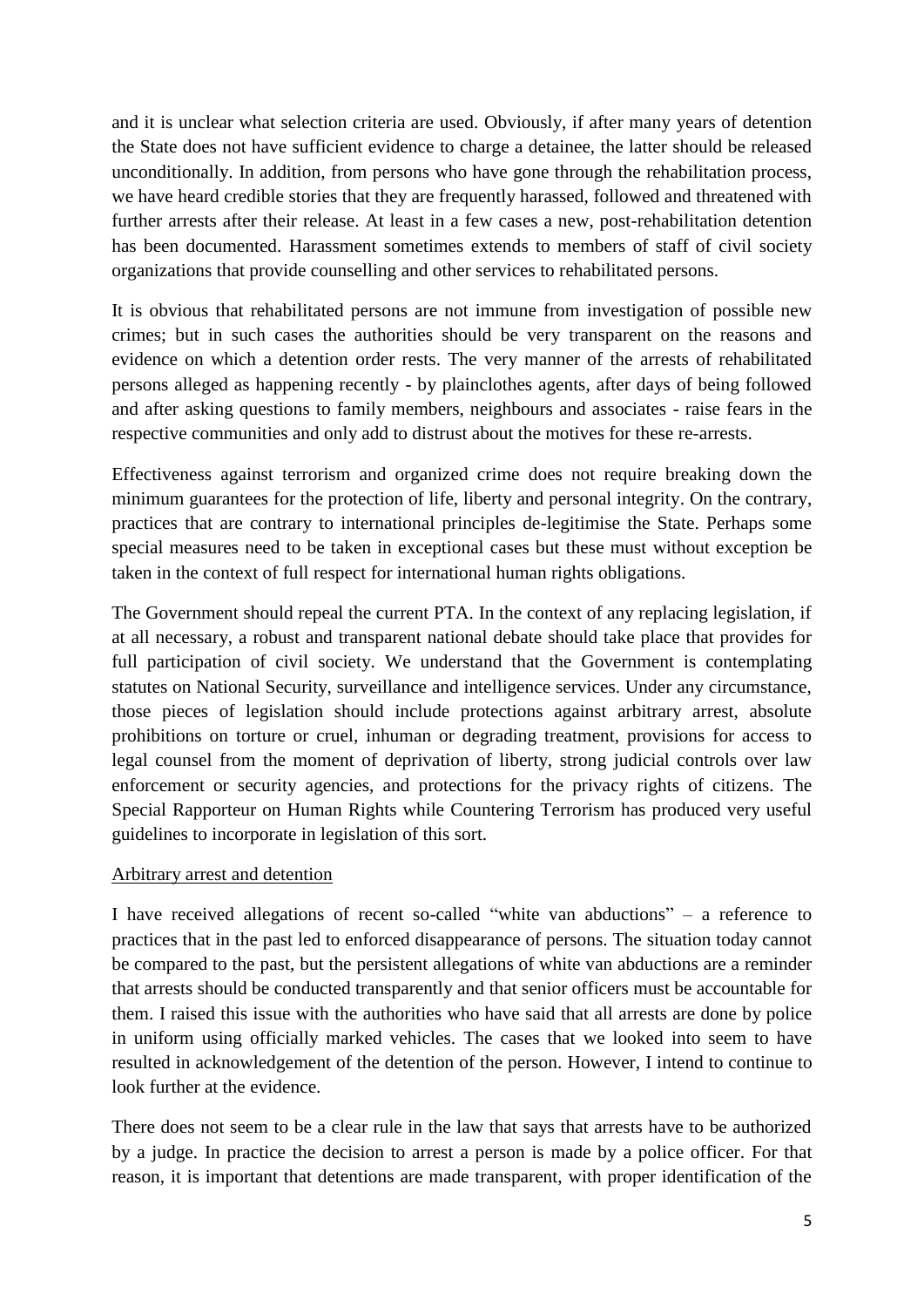arresting officer, and offering reasons based on objective evidence. Otherwise, distrust of the authorities will persist.

#### Forced confessions: evidence obtained under torture

While there are many reasons that may lead to the practice of torture, there are particulars in the Sri Lankan criminal justice system and investigations practices that somehow may indirectly incentivize its use. The first is the role of confessions of suspects in criminal investigations, which currently seems to be the primary tool of investigation for the police. The need to extract a confession in order to build a case is in itself a powerful incentive to use torture. A second aspect is the practice of conducting the investigation while the suspect is in custody, rather than determining the detention based on preliminary investigations. Authorities have on a regular basis justified prolonged detention on the ground that the investigation was complex, or evidence hard to find, ignoring the fact that, outside of detentions in *flagrante delicto*, the evidence should be procured before the arrest. This access to the detainee for continuous questioning can also be an incentive for torture, aside from other considerations regarding conditions and legality of detention.

The Attorney-General told my delegation that statements made to the police do not form part of the criminal record in ordinary crime cases, though he acknowledged that under PTA statements made to a senior police officer are fully admissible in court. In both cases, however, police routinely extract self-incriminatory statements, so the admissibility or not of the statement does not protect the detainee from possible coercion. In addition, the PTA provision is in direct contradiction with the obligation under CAT to exclude all declarations made under torture. Also in both cases, statements are made before the detainee has access to legal advice or representation.

Supposedly, a confession that is recanted under allegation of being coerced gives rise to a procedure called *voir dire*, described as a "trial within a trial" designed to determine whether coercion was used or not. This is a cumbersome process and it is rarely used. In practice, therefore, the law does not allow for a rigorous application of the exclusionary rule mandated by the Convention, and for the same reason does not reduce the likelihood of torture as a means to obtain a confession.

I understand that with the *voir dire* procedure the burden is on the State (Attorney General) to prove that the statement was not coerced. That is, of course, the proper standard as regards burden of proof; however, at the end of the *voir dire* the admission of confessions as evidence before the court is at the discretion of the judge. Judicial discretion to admit evidence tainted by torture, under any standard, is a violation of the exclusionary rule of CAT, a standard also required by customary law. A better application of the exclusionary rule, based on its primary object of discouraging torture, would be to ban altogether statements against interest that are not made before a judge, after advice of counsel and following a warning regarding the right to remain silent without adverse consequences to the defendant. At the very least extrajudicial statements that are recanted by the declarant when he or she appears before a magistrate must always be excluded. I have been assured by the authorities that confessions alone are not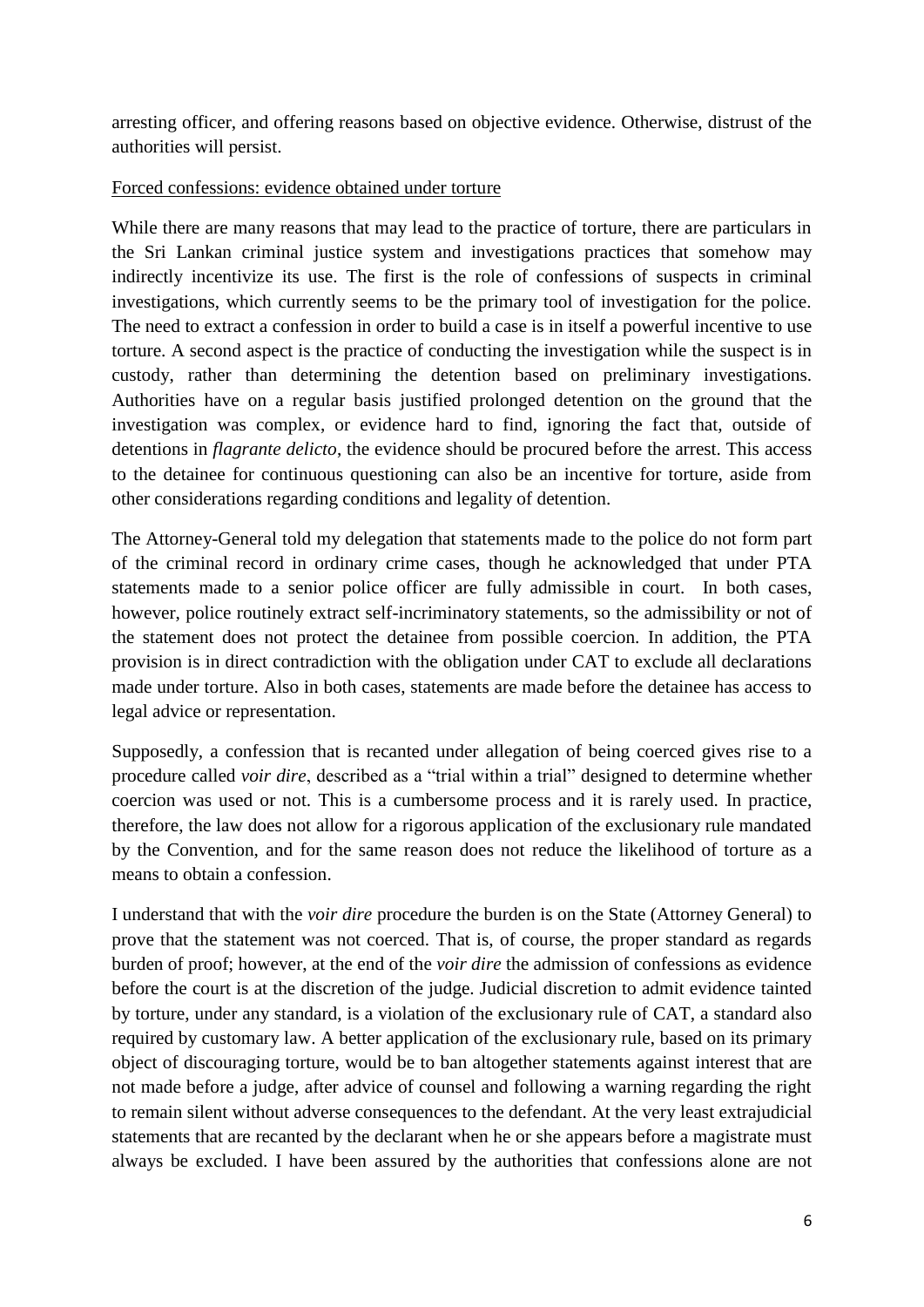sufficient evidence for a conviction, as other corroborating evidence is needed. In practice, however, 90 per cent of convictions are based on a confession alone or as the main evidence.

#### Access to lawyers

The result of these normative gaps in the rights of a criminal defendant is that the accused provides a statement to the police as a routine practice and is never informed about the right to a lawyer. This amounts to inadequate and meaningless legal protection, which fuels the widespread fear and mistrust of the police system among the population.

It would be important to establish a clear rule that persons must have access to a lawyer from the moment of deprivation of liberty. A current proposal to amend the Criminal Procedure Code that includes access to counsel only after a statement is taken by the police in the initial 24 hours of detention is not appropriate to effective assistance of counsel and would, therefore, violate due process.

## Role of judiciary and prosecutors

A judiciary that is independent and impartial is essential to the fulfilment of the most important obligations regarding torture and cruel, inhuman or degrading treatment or punishment in international law, including to make ex officio inquiries and order the investigation into allegations of torture or coercion and to ensure the safeguards are upheld. They have a dual obligation of prevention and accountability.

In practice, in Sri Lanka, both courts and prosecutors are static and have a passive role of deciding cases based solely on the evidence that is brought to their attention by the parties to the litigation; in criminal cases, that means that they rule almost exclusively on the basis of what the police provides them as evidence.

A modern accusatory system begins with affording more guarantees for the defendant. In it the public prosecutor is first and foremost the guardian of legality. Prosecutors must enforce the law against criminals but should also actively prevent miscarriages of justice by way of torture and manipulation of evidence, and intervene early on in the process. The accusatory system is more conducive than the inquisitorial system for the respect for human rights; but in its modern form it gives a lot of power but also heightened responsibility to prosecutors.

It would be important for judges and prosecutors to take it upon themselves, under a sense of legal obligation to consider bail for lesser and non-violent offences; to order medical examinations by forensic doctors properly trained by The Manual on Effective Investigation and Documentation of Torture and Other Cruel, Inhuman, or Degrading Treatment or Punishment (the Istanbul Protocol) as soon as any suspicion of mistreatment arises; to initiate prosecutions against whomever may be responsible for torture or mistreatment, including the superiors who may have tolerated or condoned that act; and more generally to ensure that all aspects of the chain of criminal justice (investigations, detentions, interrogation, arrest and conditions of incarceration) comply with the rule of law.

# Forensics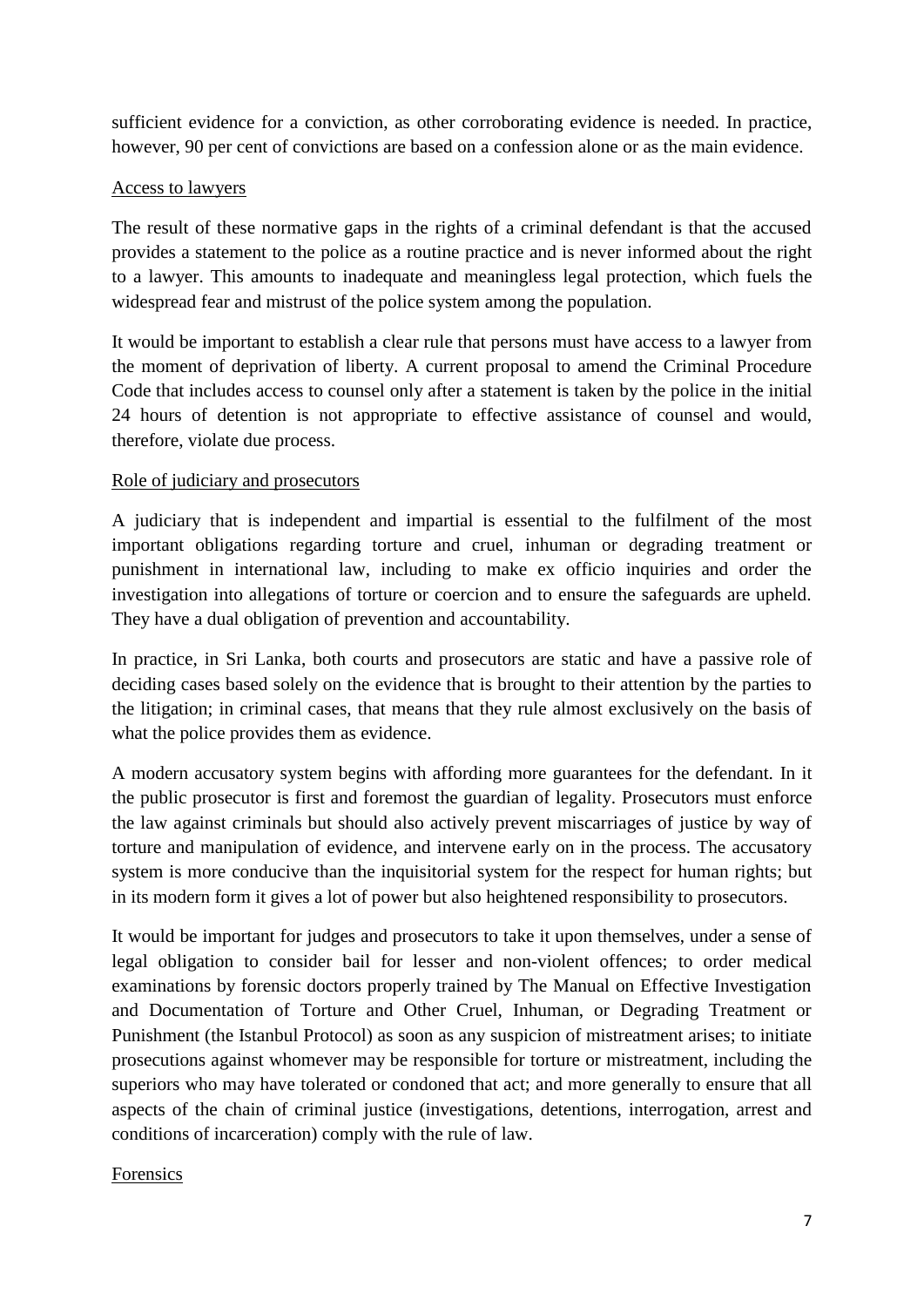The forensic procedures and quality of the forensic medical expertise seem quite acceptable in terms of deaths in custody and forensic autopsies, but there are still some insufficiencies in the clinical forensic examination of living victims. A specific medical report model for the forensic examination of survivors of torture and ill-treatment has been put in place by the official forensic services, but the report model still leaves a large margin for improvement. Specific training in the forensic medical investigation and documentation of torture and illtreatment is needed.

Judicial Medical Officers (JMOs) undertaking medical examinations need to do so in a timely manner in order for those tests to be meaningful. They should examine both the physical and psychological trauma.

There is a need to improve the legal framework of JMOs, including guarantees for their professional and institutional impartiality and independence in practice. The reports of JMO examinations are not currently given to the person examined, which violates the standards of the Istanbul Protocol. Those reports should be made available to the accused as of right and not place the burden on the accused or his defense counsel to request it through the courts.

In practice, only about 20 per cent of cases that come before a Magistrate have a JMO examining the accused. Such exams should be done routinely at the initial custody hearing, and performed by qualified forensic doctors.

Forensic capacity in the JMOs is reasonable, except for the deficiencies mentioned above. Yet there is a need for more training for judges, prosecutors, lawyers and the police about how to interpret forensic medical examinations.

Custody hearings are an essential guarantee against mistreatment. Their object is to ensure that the person has not been arbitrarily detained, that there are indeed substantial grounds to presume that a crime has been committed and the person is *prima facie* responsible, and to ensure that at the arrest and thereafter there has not been any mistreatment. In practice in Sri Lanka, judicial oversight of police action is superficial at best.

#### Conditions of detention

With regard to the treatment of prisoners by staff in penitentiaries and remand prisons, I note with satisfaction that in conducting my interviews I did not receive any serious complaints.

I am deeply concerned, however, about the conditions of life in all prisons, all characterized by very deficient infrastructure and pronounced overcrowding. As a result, there is an acute lack of adequate sleeping accommodation, extreme heat and insufficient ventilation. Overpopulation results as well in limited access to medical treatment, recreational activities or educational opportunities. These combined conditions constitute in themselves a form of cruel, inhuman and degrading treatment.

TID facilities also suffer from excessive heat, absence of ventilation, limited access to daylight and exercise, prolonged or indefinite isolation in some cases, and lack of electricity so that some inmates spend about 12 hours a day in the dark.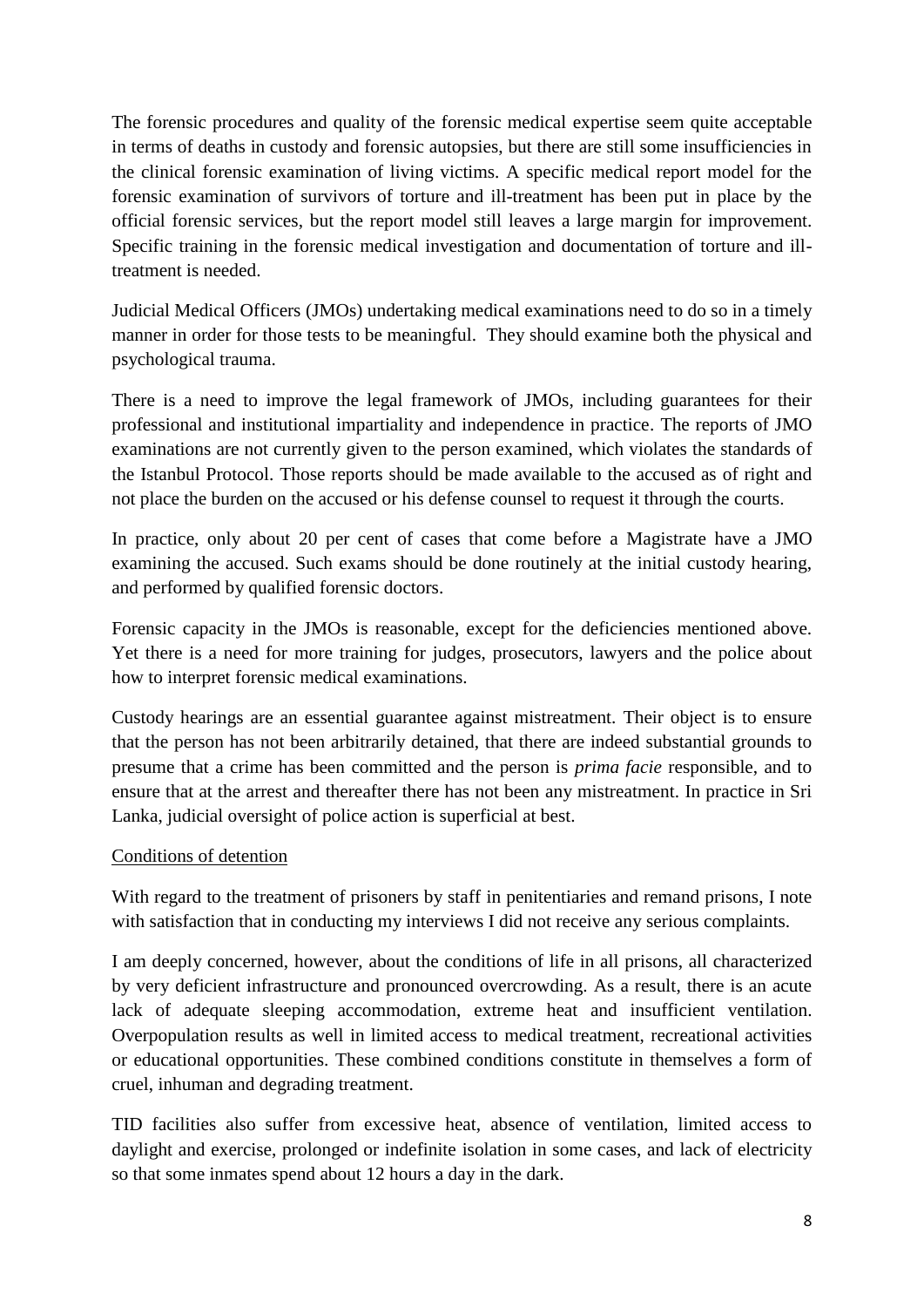I visited the underground detention cells located inside the Trincomale Naval Base, which were discovered in 2015. These cells were presumably used to hold persons who are now counted among the disappeared and are currently under seal as a crime scene. I understand that CID is heading an investigation that has not yet resulted in indictments. Needless to say, the conditions must have been horrific.

# **Overcrowding**

During my visit I observed levels of population exceeding capacity by well over 200 or 300 per cent. Vavuniya Remand Prison offered a striking example of such overcrowding. One of its halls hosted 170 prisoners in what my team and I estimated to measure less than 100 square meters, providing less than 0.6 metres per person. In the same building, other prisoners were forced to sleep on the staircase for lack of space in the detention areas. In addition, we saw cells designed for one person occupied by four or five inmates. The larger prisons in Colombo were built in the mid- $19<sup>th</sup>$  century and walls, roofs and staircases are literally crumbling on the prisoners. The Government has indicated that Welikada prison will be closed and a new prison will be built in Tangelle, but we understand the latter is not even in the planning stages yet. While replacement of old prisons is a good idea, in the meantime it is urgent to conduct maintenance and repair the unsafe conditions that amount to cruel, inhuman and degrading treatment or punishment.

An aggravating factor is that the congested prisons are a direct result of lengthy sentences for non-violent and drug related offences. Suspects are subjected to lengthy remand periods with many being detained for years and some even up to ten to 15 years. We understand that the average delay for State Counsel to bring a criminal case before the High Court after remand ranges from 5 to 7 years. This is a serious violation of due process and the presumption of innocence, and results in what is commonly known as an "anticipated penalty" without trial. It also violates the principle that provisional detention should be the exception and not the rule. I urge Sri Lanka to consider measures to make more non-violent offenses bailable and to experiment with alternatives to incarceration.

# **Family visits**

Family visits take place once a month for convicted, and once a week for remand inmates, but in reality many relatives live far away and therefore visit infrequently. The prison authorities should install phones so that inmates can communicate with their families. Even when longer visit time is officially granted (i.e. one hour) the bureaucratic and security requirements of the visit (body search, security screening, documentation and registry of the visit, etc.) are counted within that allocated period, reducing the actual visit time to a few minutes. For some cases (PTA) extra burden is put on visitors including undressing for highly intrusive and demeaning body searches.

# Remedies for torture and CIDT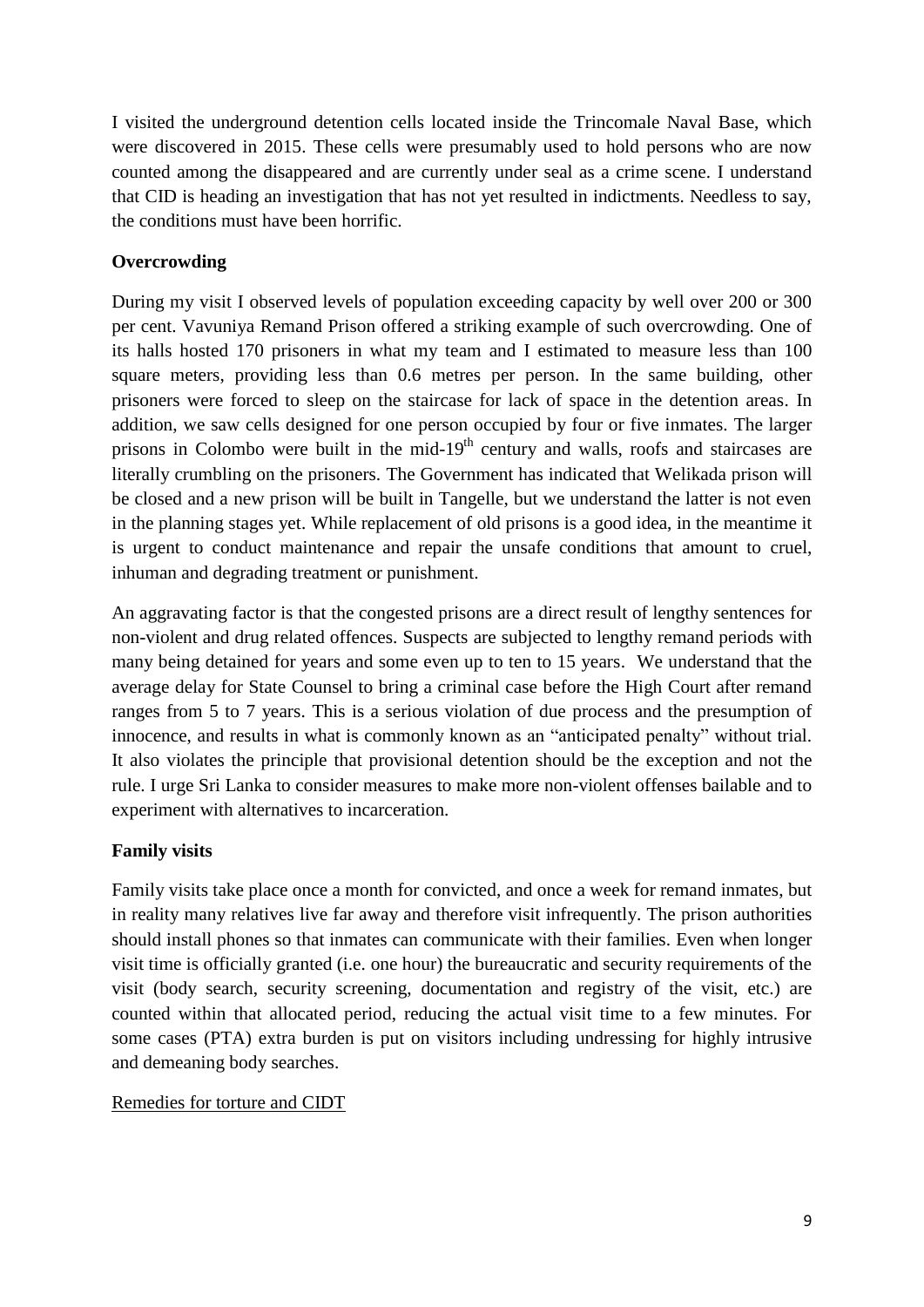The Torture Act depends on the discretion of the Attorney-General to file charges under it. Since 1994 there have been only five or six prosecutions, but not a single conviction yet under the Torture Act.

In the prison system there is no formal complaint mechanism available to inmates. With respect to the police, the recently installed Police Commission is a venue for complaints of police misconduct, but the process is still incipient. In practice, the only effective avenues for complaints are through the NHRC, and the possibility of filing a "fundamental rights" case before the Supreme Court.

Fundamental rights applications involve complex litigation and are thus not accessible to all. They are subject also to a 30-day term to file from the occurrence of the violation. In addition, even if successful, they result in compensation as the only remedy. The application is not available, for example, to vacate a court order that has been based on a forced confession, as it does not lie against judicial decisions.

The National Human Rights Commission has been resurrected with a credible composition of its members in 2015, but it needs to be further strengthened and afforded more resources to deal with serious violations and to monitor the conduct of official agencies. Proceedings before the NHRC hold some promise for the victims but they do not seem capable of solving the problem of impunity for serious human rights violations, including disappearances of the past and torture of the past or present. Until serious prosecutions for torture take place, the public will continue to think impunity reigns.

# Impunity and lack of accountability

Acts of torture that occurred in the past have been well documented. The Government has an obligation to investigate, prosecute and punish every incident of torture and ill-treatment, even if it happened in the past, because under international law prosecution of torture should not be time barred. The State also has the obligation to prevent such occurrences in the present, and the most obvious preventive measure is forceful prosecution of cases reliably reported.

Sri Lanka has a Victim and Witness Protection Act but potential beneficiaries complain that protection is ultimately entrusted to the police which, in most cases, is the agency that they distrust. The Government should consider amending the Act in order to make it more effective and trustworthy.

#### Monitoring of places of detention

The Government must ratify and implement the Optional Protocol to the Convention Against Torture (OPCAT) as a matter of national urgency. Among other things, this will allow a national system of regular prison monitoring by independent experts.

Currently prisons and detention centres are visited by the International Committee of the Red Cross, a Visiting Committee and NHRC, as well as by some very credible non-governmental organizations. But a national preventive mechanism as contemplated in OPCAT would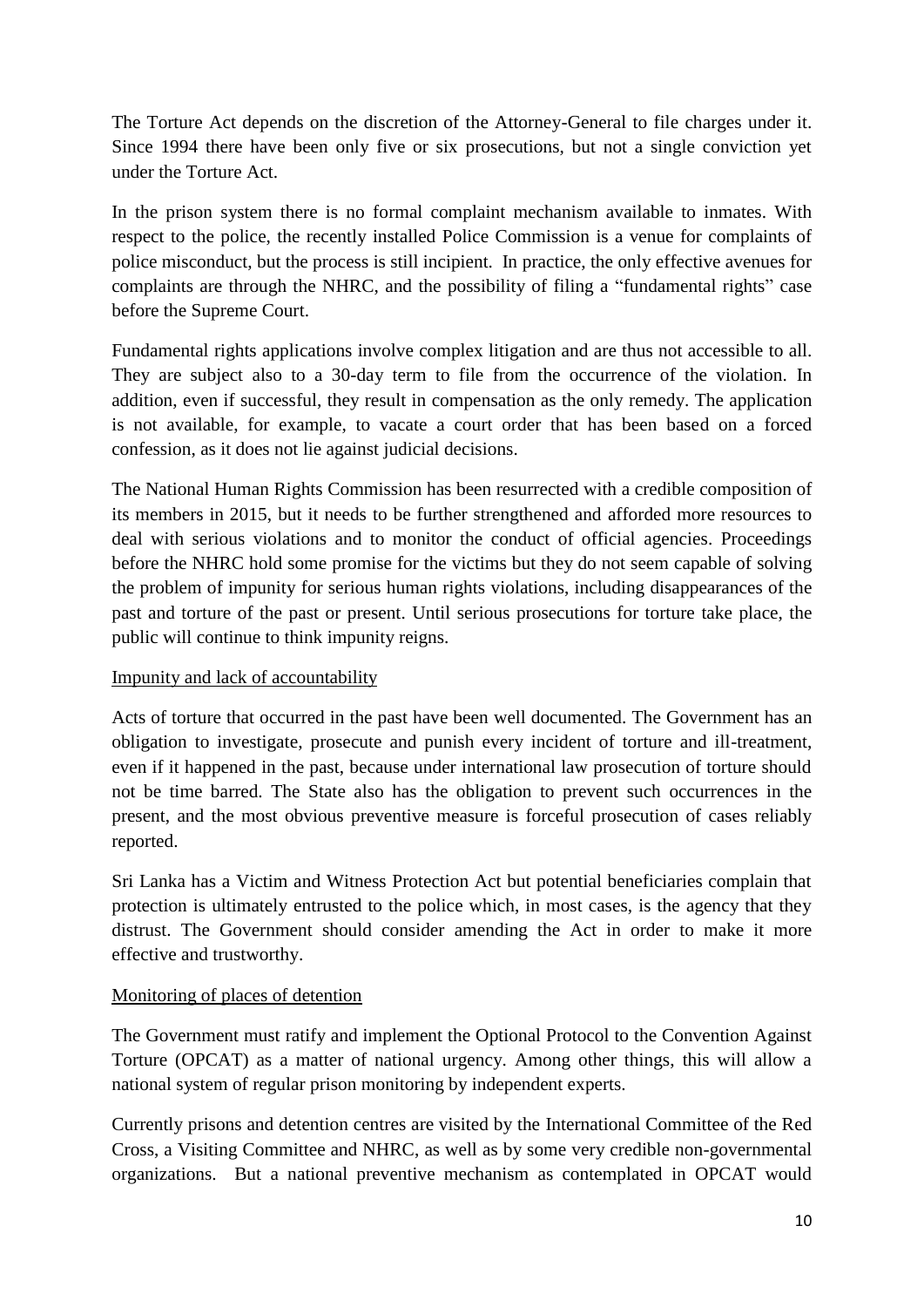provide for scheduled and unannounced visits by a national authority as well as by the Subcommittee on the Prevention of Torture (SPT), a very credible and professional international treaty body.

#### Women and Gender

We are encouraged to see that an Action Plan for Gender Based Violence is moving forward and scheduled to be presented to Parliament. However, underreporting of gender based violence remains a serious issue.

Relative to the conditions of detention for men, the female wards of Welikada prison and Vavuniya Remand Prison showed conditions that were better and more humane.

## Transitional justice process

Sri Lanka and the international community have agreed to a process to reckon with the legacy of human rights violations left by the long and cruel armed conflict that ended in 2009 (see Human Rights Council resolution 30/1). International standards require that societies approach national reconciliation by conducting truth-seeking and disclosure, justice through criminal prosecutions of perpetrators of serious crimes, reparation to victims and meaningful reform of institutions.

My colleague Pablo de Greiff, Special Rapporteur on Truth, Justice, Reparations and Guarantees of Non Recurrence, has explained these steps in conversations with the Sri Lankan authorities and civil society, stressing the need for a comprehensive transitional justice strategy that takes into account the links between the different mechanisms. Similar recommendations were made by the Working Group on Enforced and Involuntary Disappearances in their preliminary observations at the end of their visit in 2015.

Transitional justice mechanisms are an important aspect of my mandate because, if implemented in good faith, they can fulfil the State's obligations under the CAT, specifically those related to investigation, prosecution and punishment of torture, to provide reparations and to prevent torture in the future.

The mechanisms by which these four steps are accomplished are left, of course, to decisions made by the Sri Lankans themselves. As everywhere else, those decisions should be adopted following consultations with all stakeholders in a transparent and broadly participatory exercise that is just and earns the trust of the population.

A transitional justice agenda needs to be trusted by victims and other stakeholders in order to be effective. Stopping torture altogether will not be enough, but it is a step that is absolutely indispensable. The necessary confidence in the transitional justice system will otherwise not be there.

#### Lack of accountability regarding investigations into disappearances

We heard estimates ranging from 16,000 to 22,000 pending cases of missing persons from the time of the conflict and its immediate aftermath. Disappearances need to be resolved.